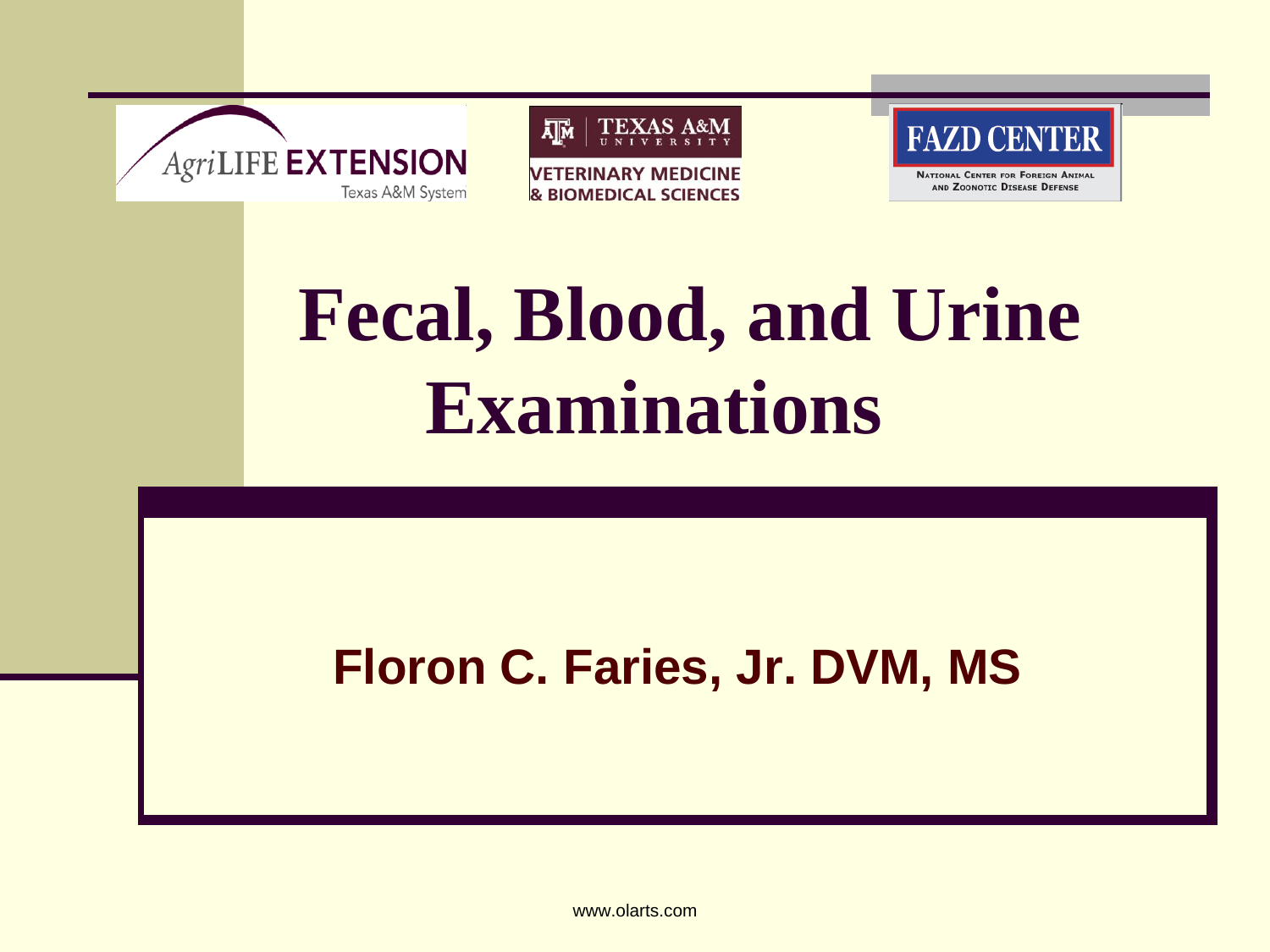#### Objectives – Fecal Examinations

- Discuss the reasons why fecal samples are important to diagnosis
- Describe the techniques for collecting and preserving a fecal sample
- **Describe the direct smear examination**
- Describe the flotation examination
- Describe the gross examination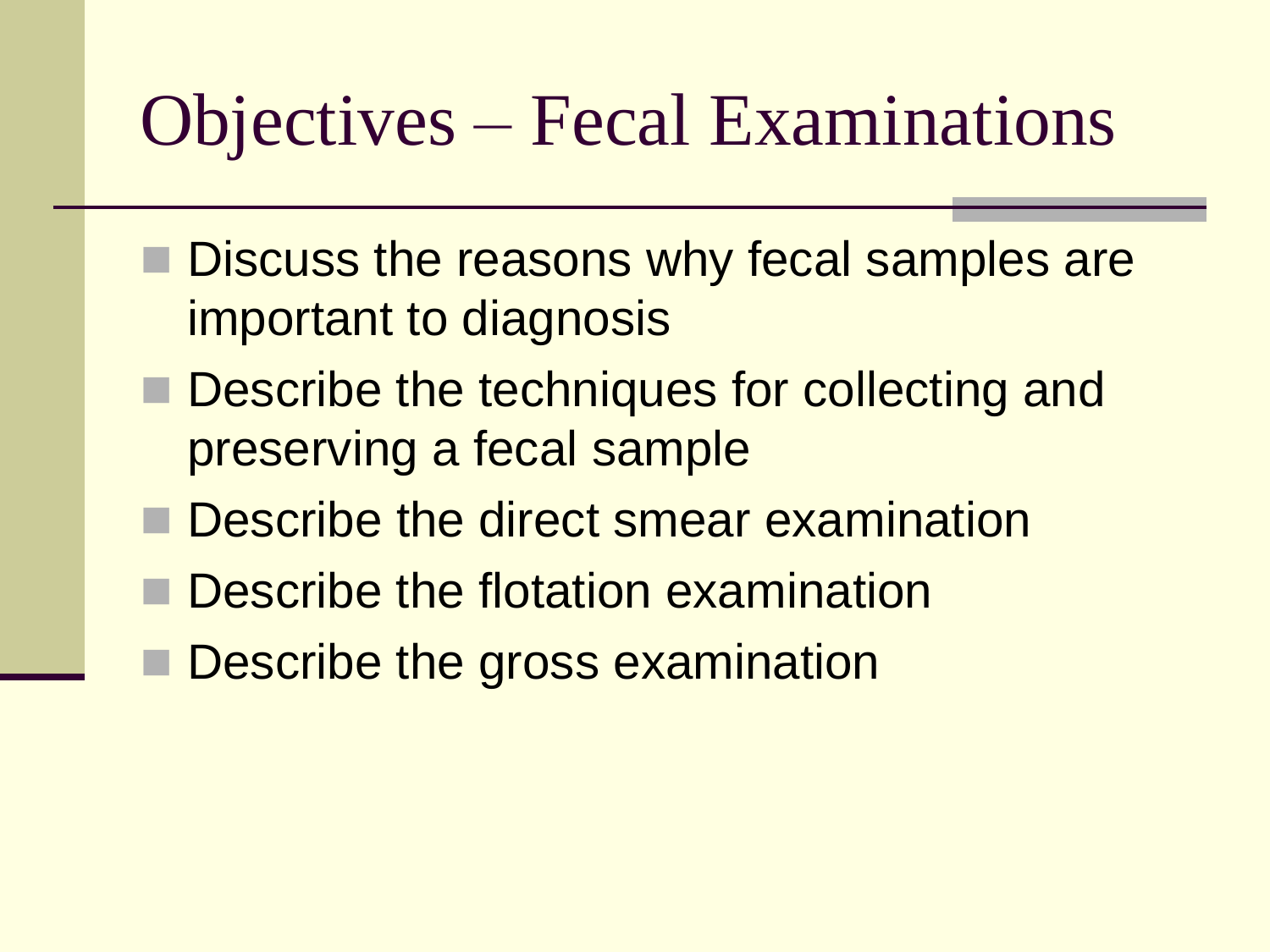#### Fecal Examinations

- Reveal presence of parasites
	- Worm eggs
	- Worm larvae
	- Protozoal encysted and motile stages
		- **Cysts and trophozoites**
- Suspect G-I parasitic diseases
	- Diarrhea with or without blood
	- Weight loss
	- **Anemia**
	- Decrease production
	- Stunted growth and development
	- **n** Infertility
	- **Abortions**
	- **Death**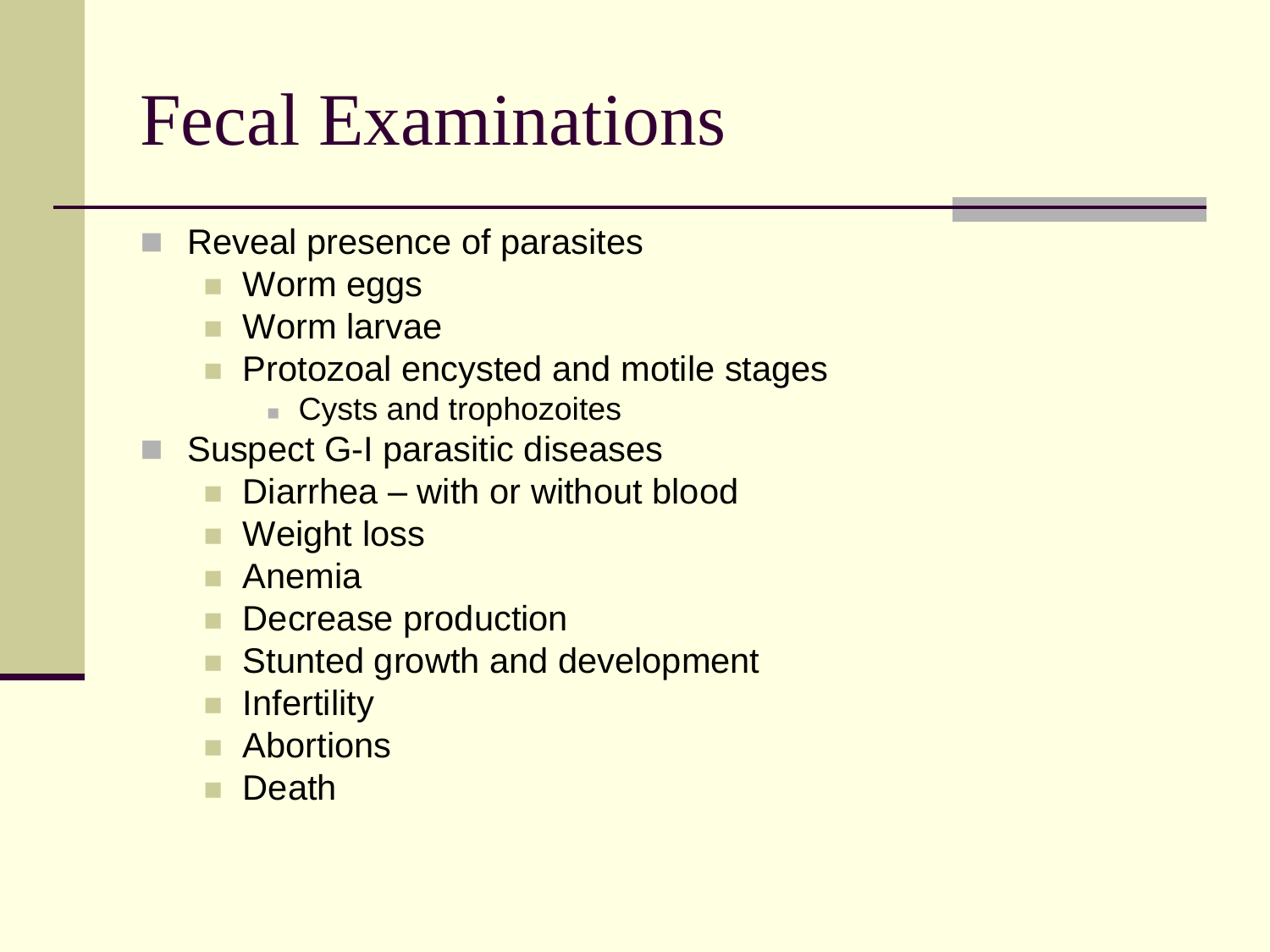### Fecal Collection

Collect relatively fresh feces

- Collect from rectum
- Collect from environment
	- **Free from debris of environment**
- **Preserve in refrigerator** 
	- **Plastic or glass jar/vial**
	- **Plastic cup**
	- Plastic bag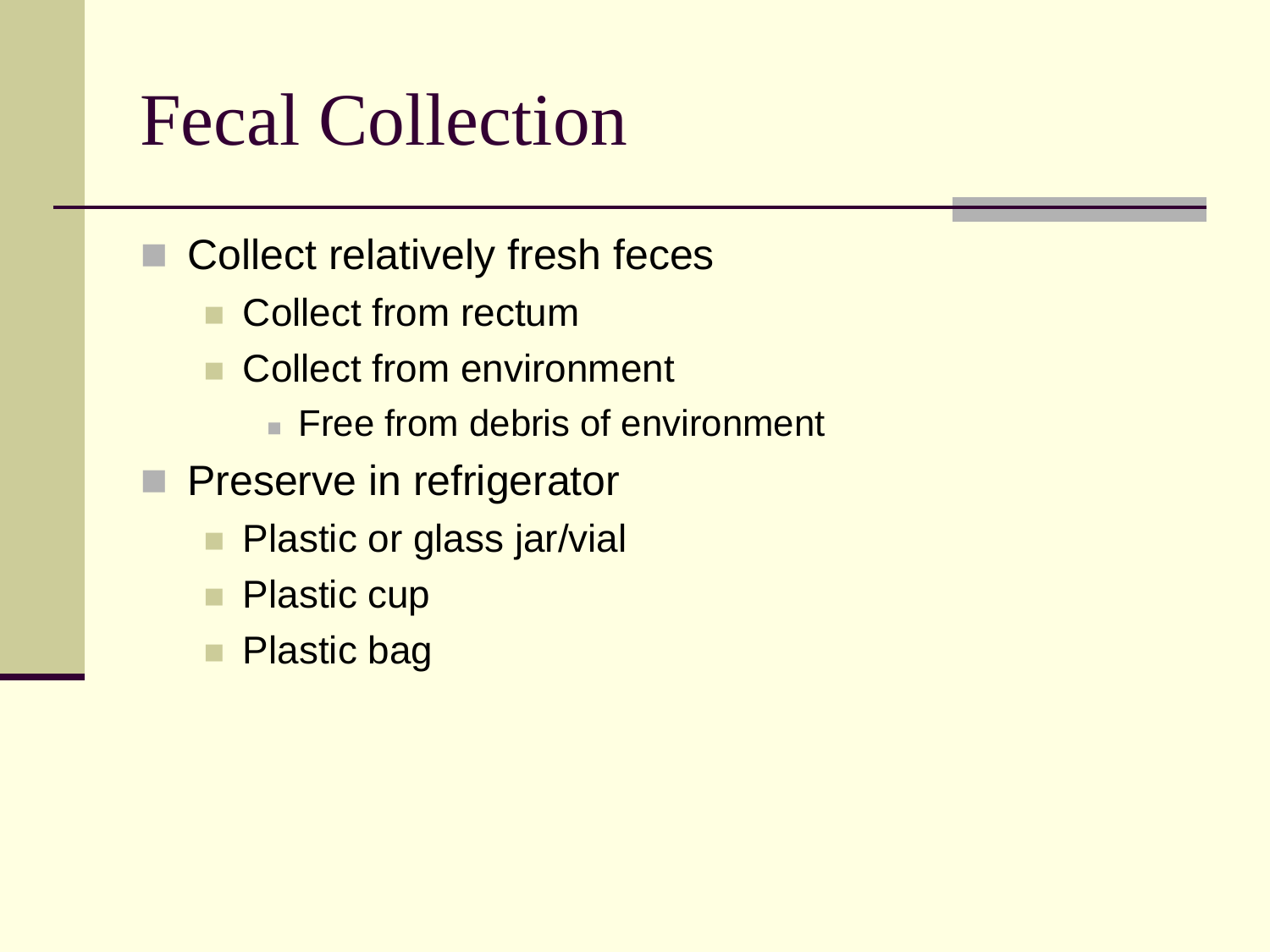#### Fecal Direct Smear

#### **Advantages**

- Quick process
- **Preferred for motile parasites** 
	- **E** Worm larvae and protozoal trophozoites

#### Disadvantages

No concentration of eggs, larvae, and cysts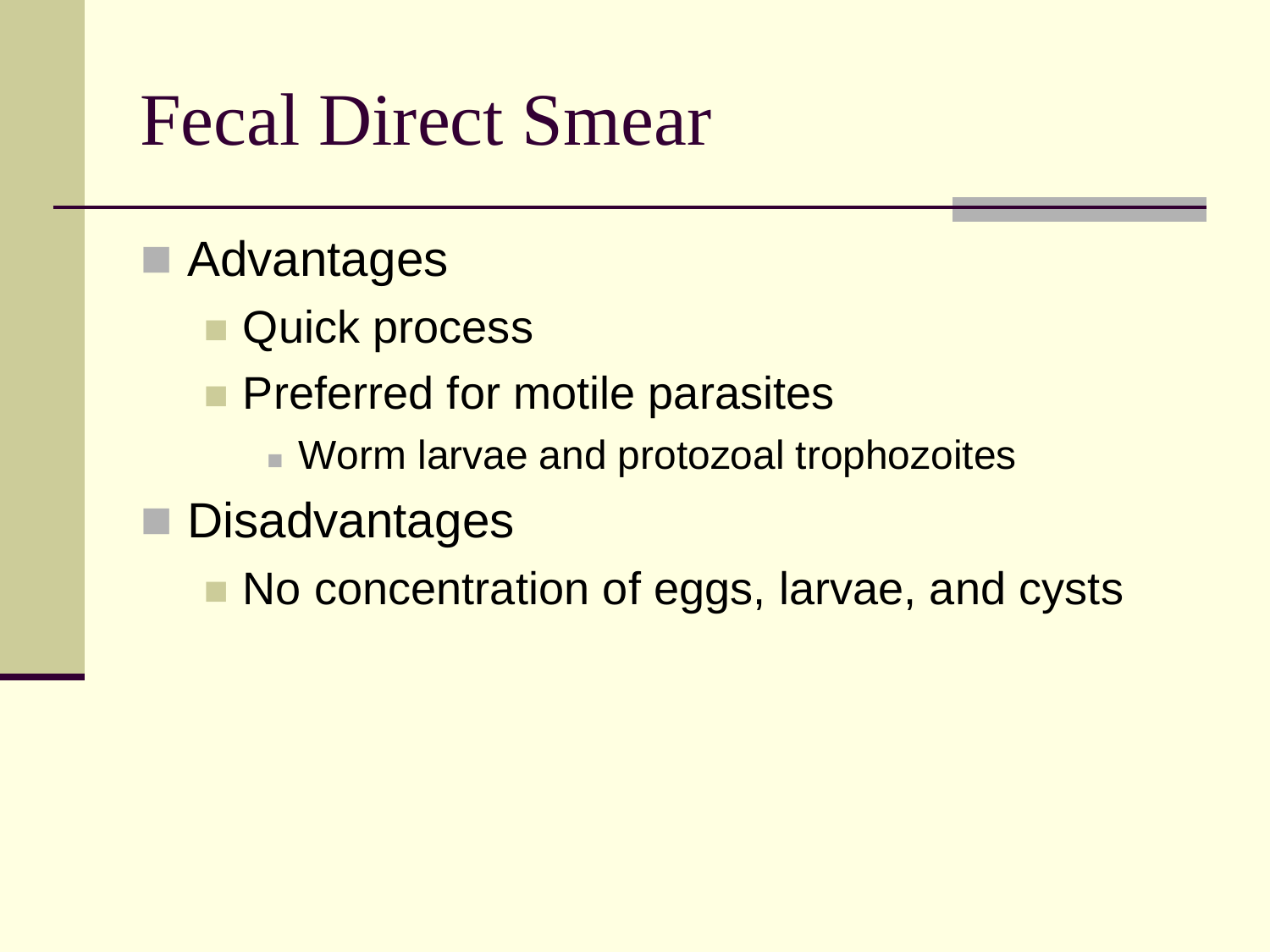#### Fecal Direct Smear Procedure

- 1. Small amount of feces on glass slide
- 2. Mix with drop of saline
- 3. Place cover slip on mixture
- 4. Observe under microscope



Feces with drop of saline Feces and saline mixture

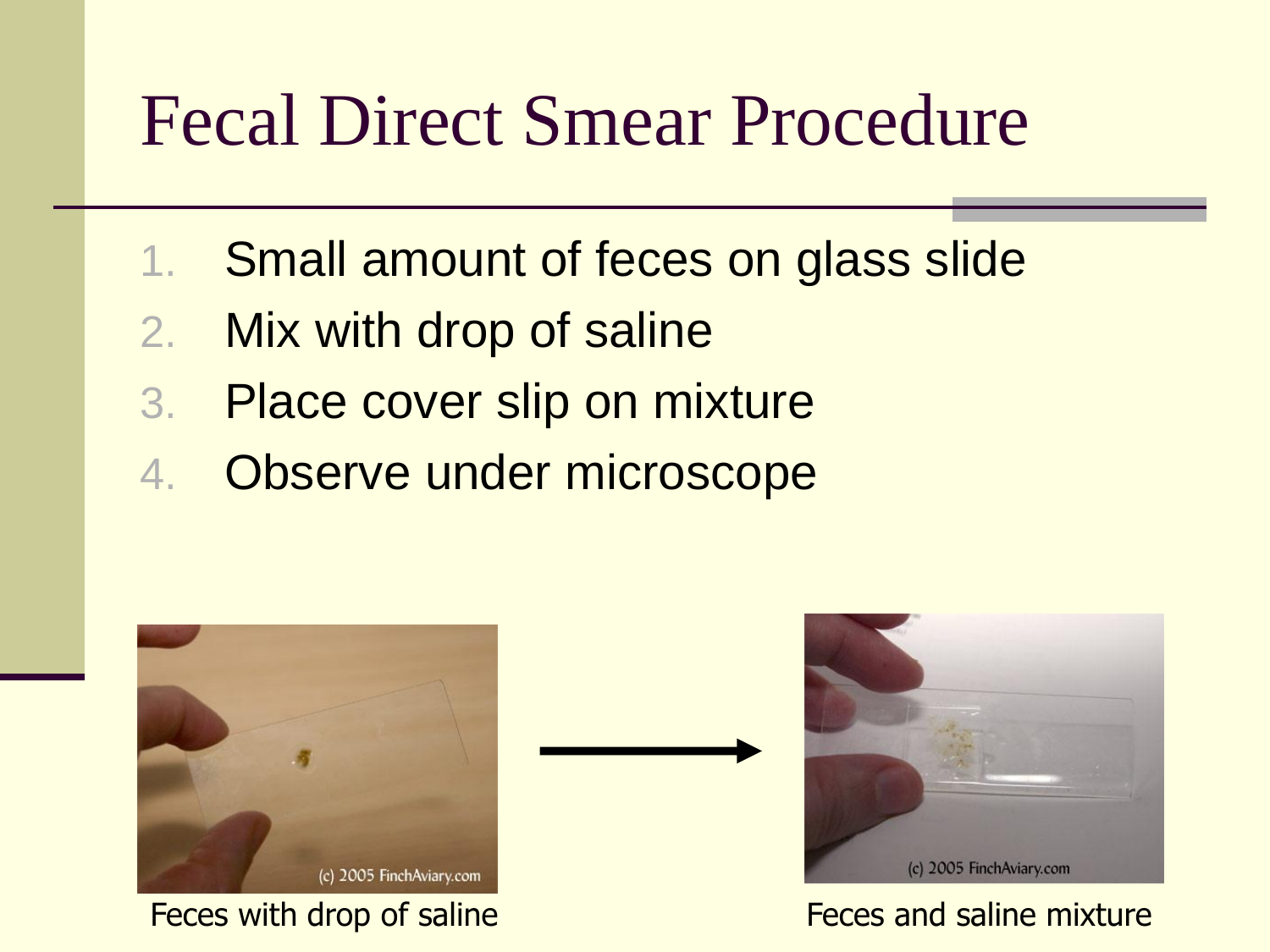#### Fecal Flotation

**Advantages Concentration of eggs and cysts** ■ Disadvantages **More complex Time consuming Fecal debris gravitates to bottom Heavier than specific gravity of solution Eggs and cysts rise to top Lighter than specific gravity of solution**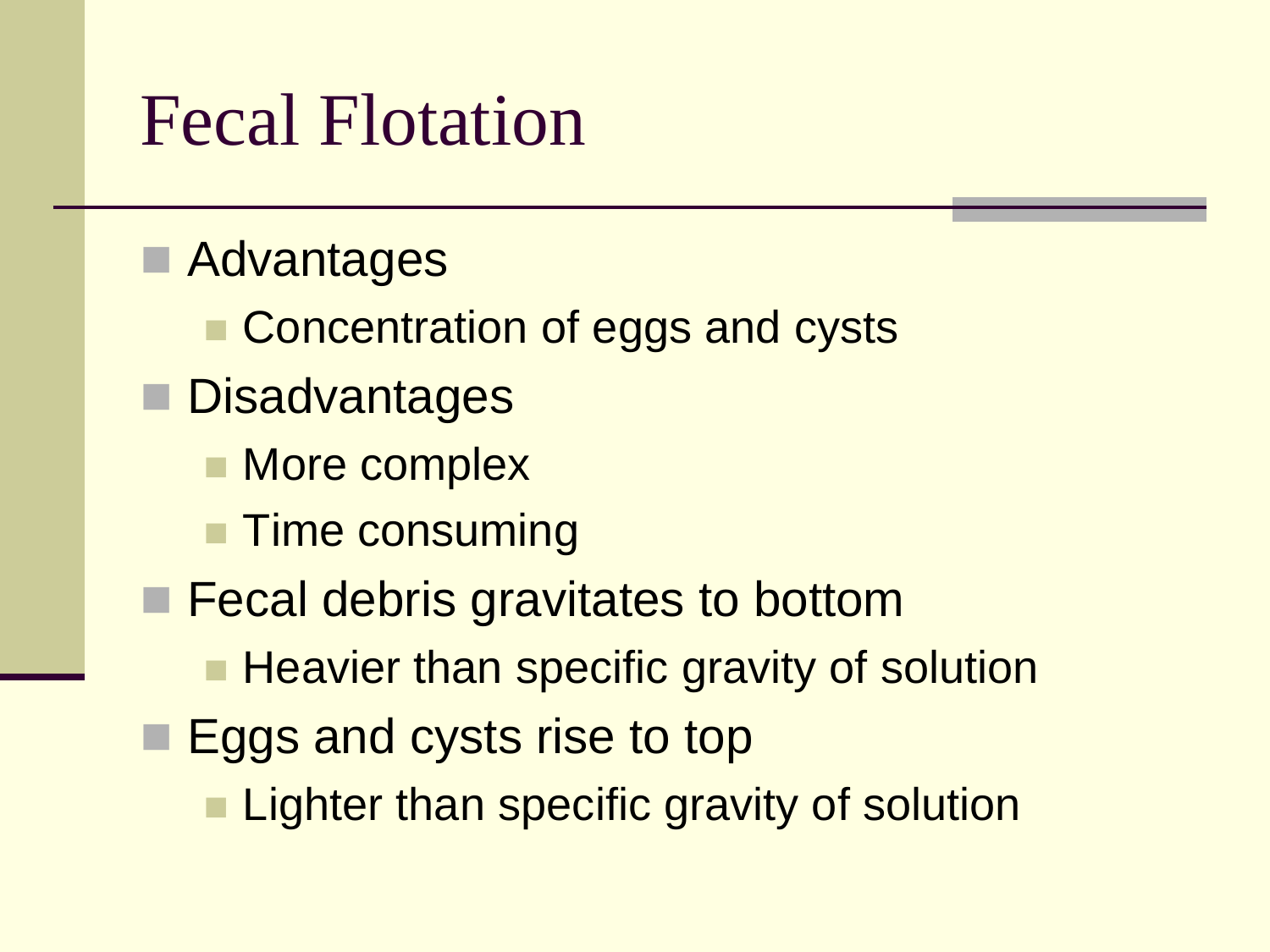#### Fecal Flotation Procedure

- 1. Collect feces with insert and place in vial
- 2. Add flotation solution (salt or sugar) (>1.2)
- 3. Close vial and mix thoroughly
	- Use of insert filters the fiber by inside strainer
	- Insert not used, strain solution through mesh

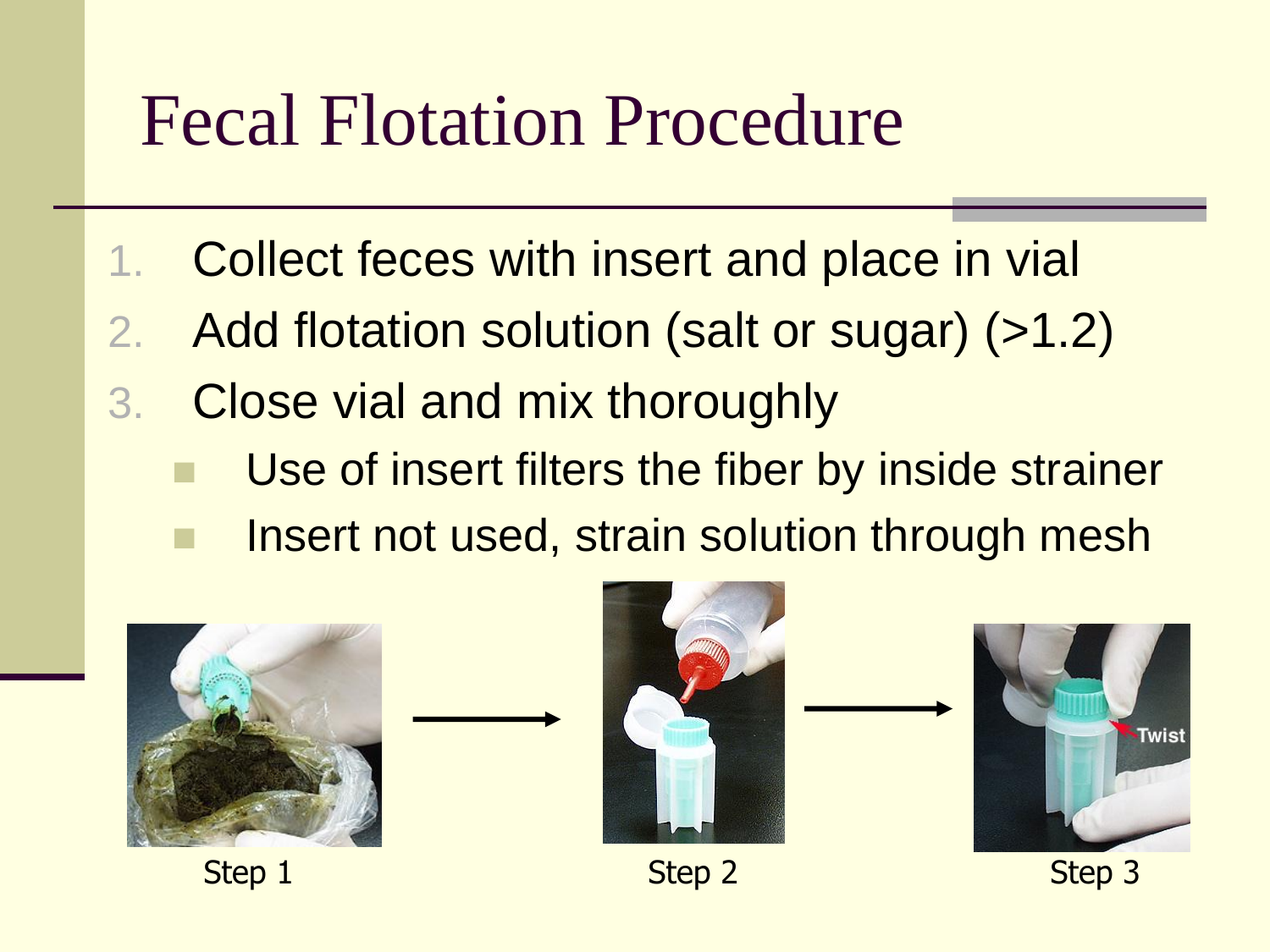- 4. Fill vial with more solution until positive meniscus forms
- 5. Place cover slip on meniscus
- 6. Wait 10-15 minutes
- 7. Place cover slip on slide
	- Observe under microscope

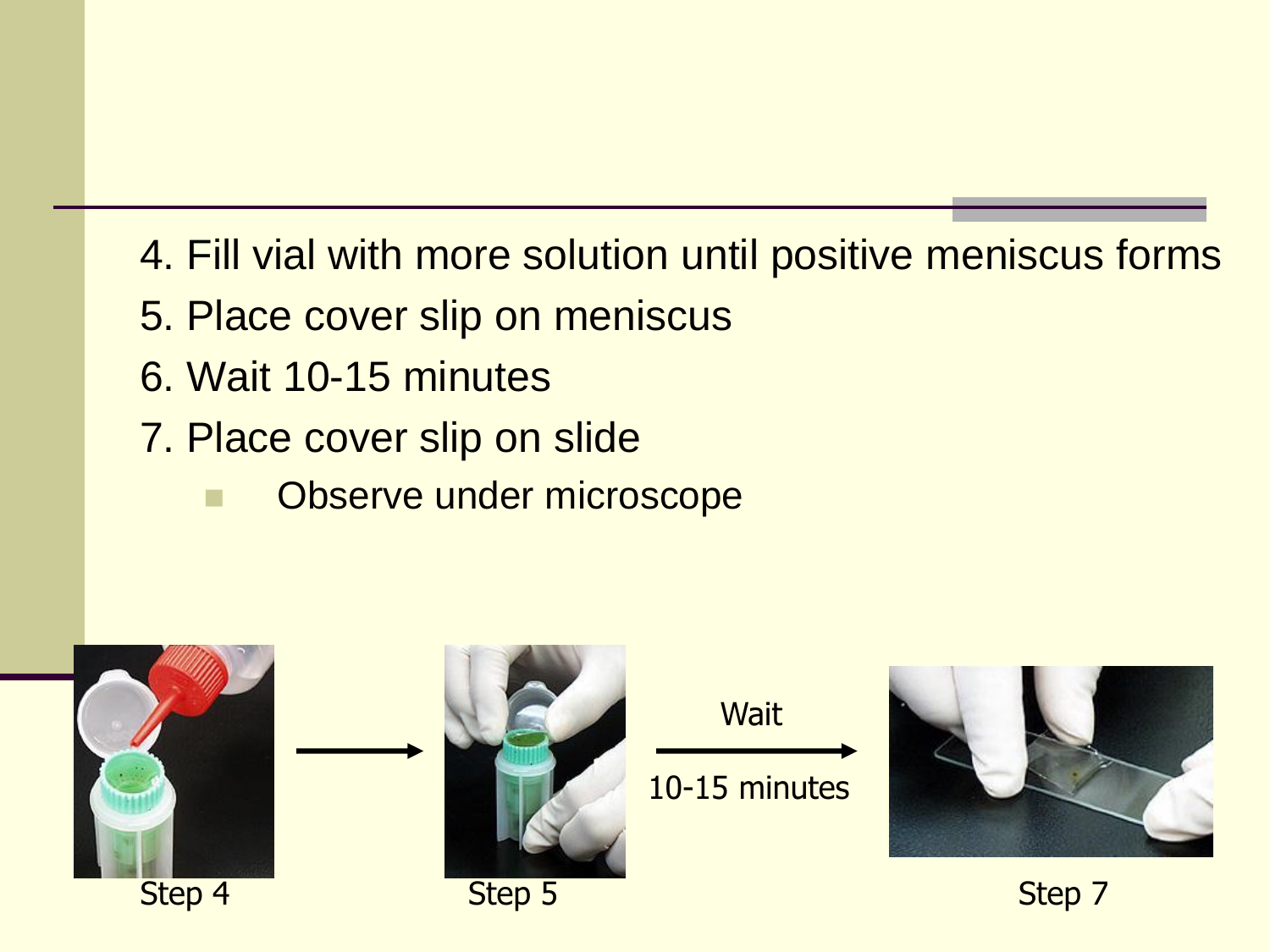#### Fecal Gross Examination

- Clinical findings
	- Abnormal color and consistency
		- Black
		- Red
		- Loose
		- Watery
	- Mucus
	- Blood
	- **Undigested food**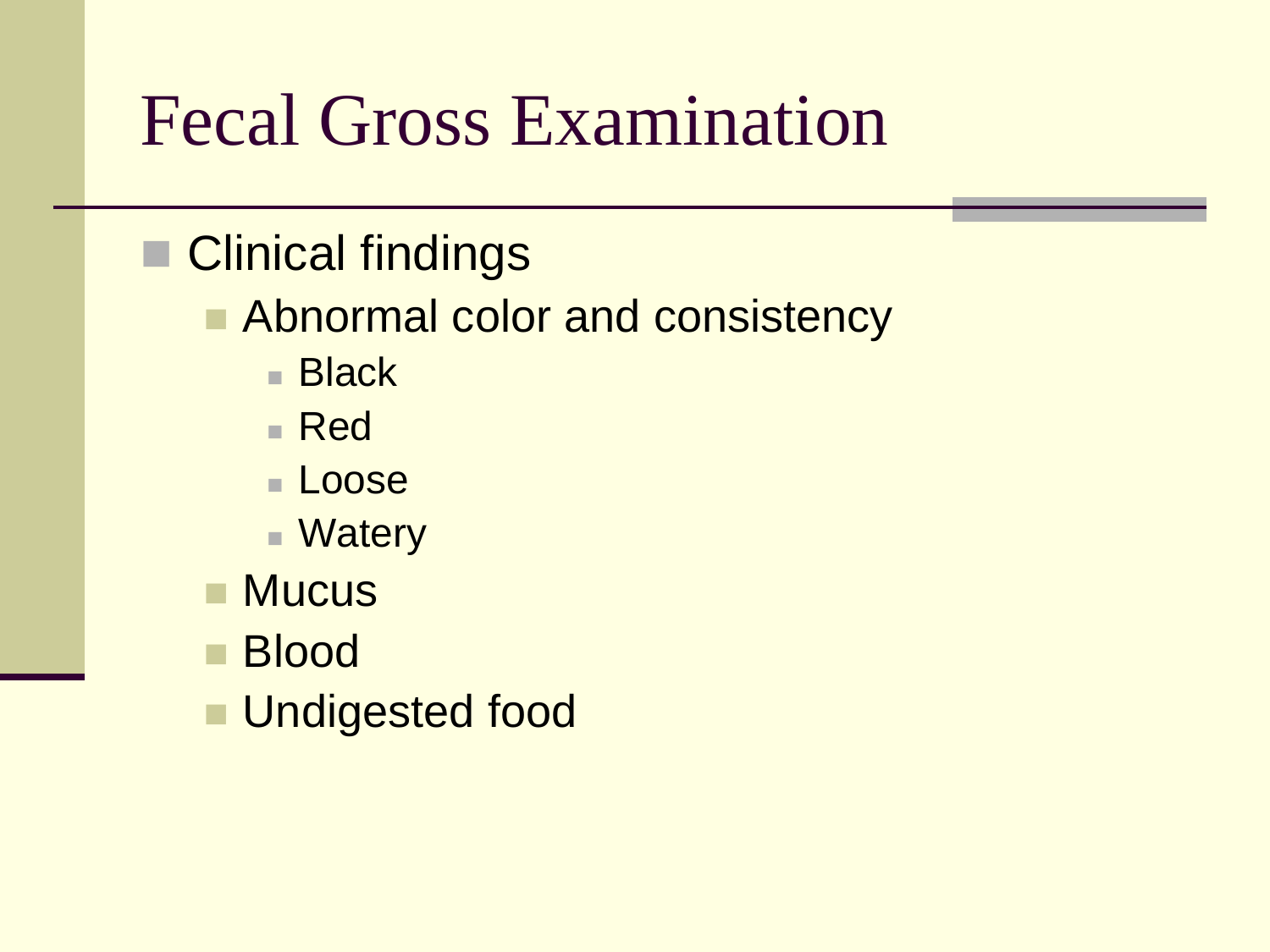## Objectives – Blood Examinations

- **Discuss the importance of blood samples in** the diagnosis of certain diseases
- Describe the method for collecting blood from animals
- Describe the methods for preserving blood samples
- Describe blood smears
- Describe hemoglobin tests
- Describe blood cell counts
- List other types of blood tests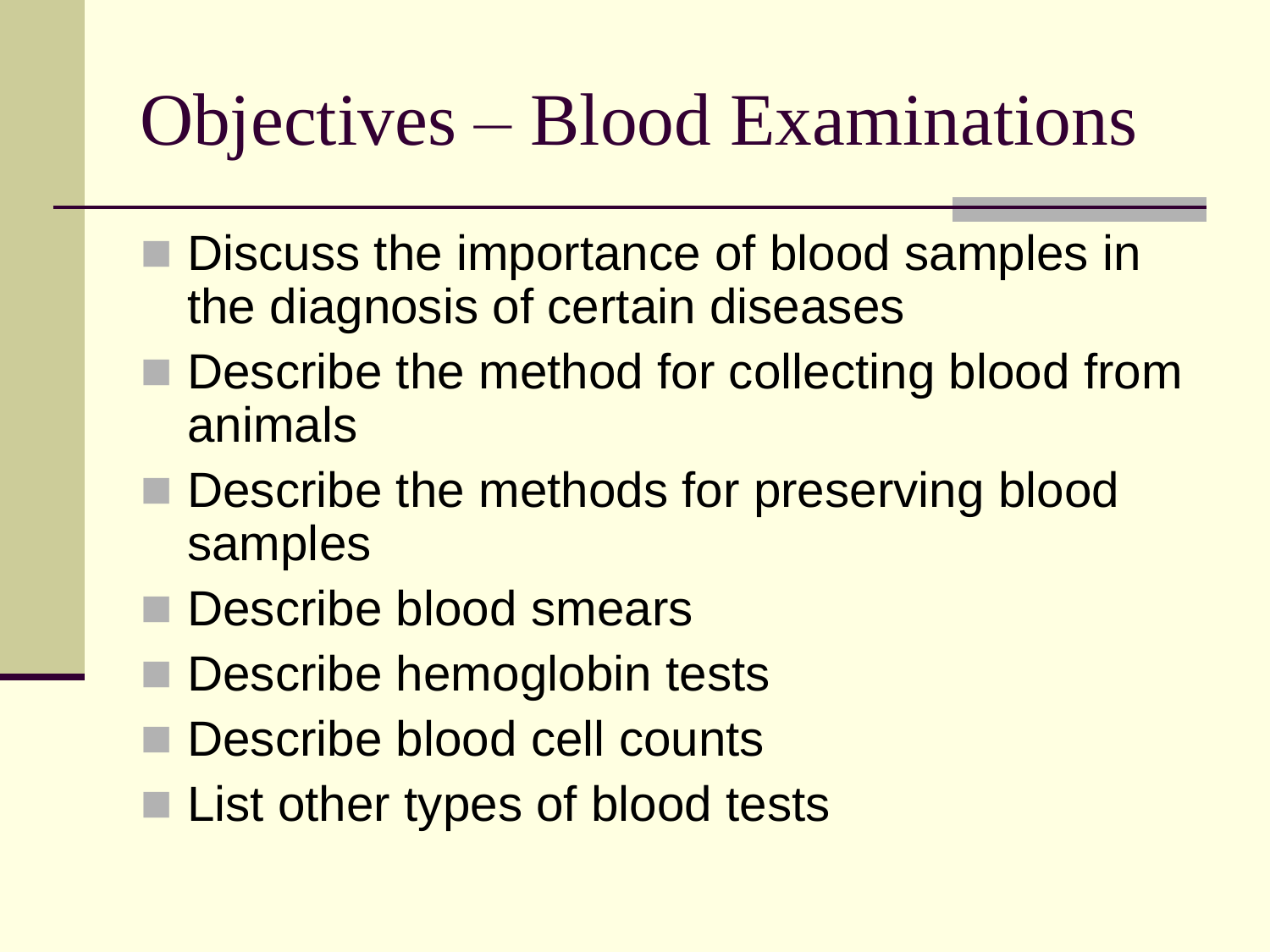## Elements of Blood

- **Plasma fluid** 
	- Cells
	- **Nutrients**
	- **Naste materials**





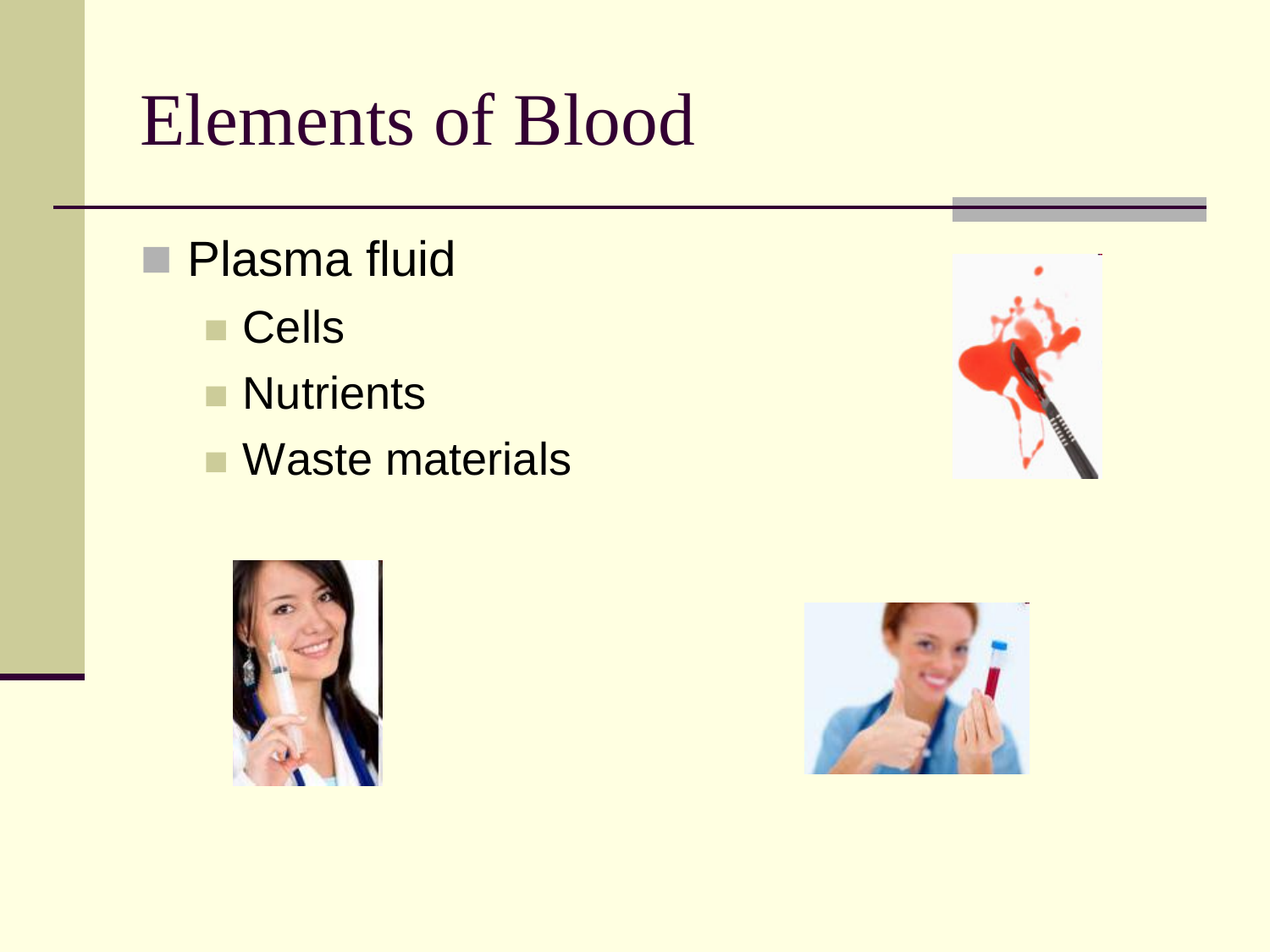



#### **Cells**

- **Erythrocytes red blood cells (RBC)**
- **Leukocytes white blood cells (WBC)** 
	- **Lymphocytes**
	- **Neutrophils**
	- **Eosinophils**
	- **Monocytes**
	- **Basophils**

**Thrombocytes – platelets** 

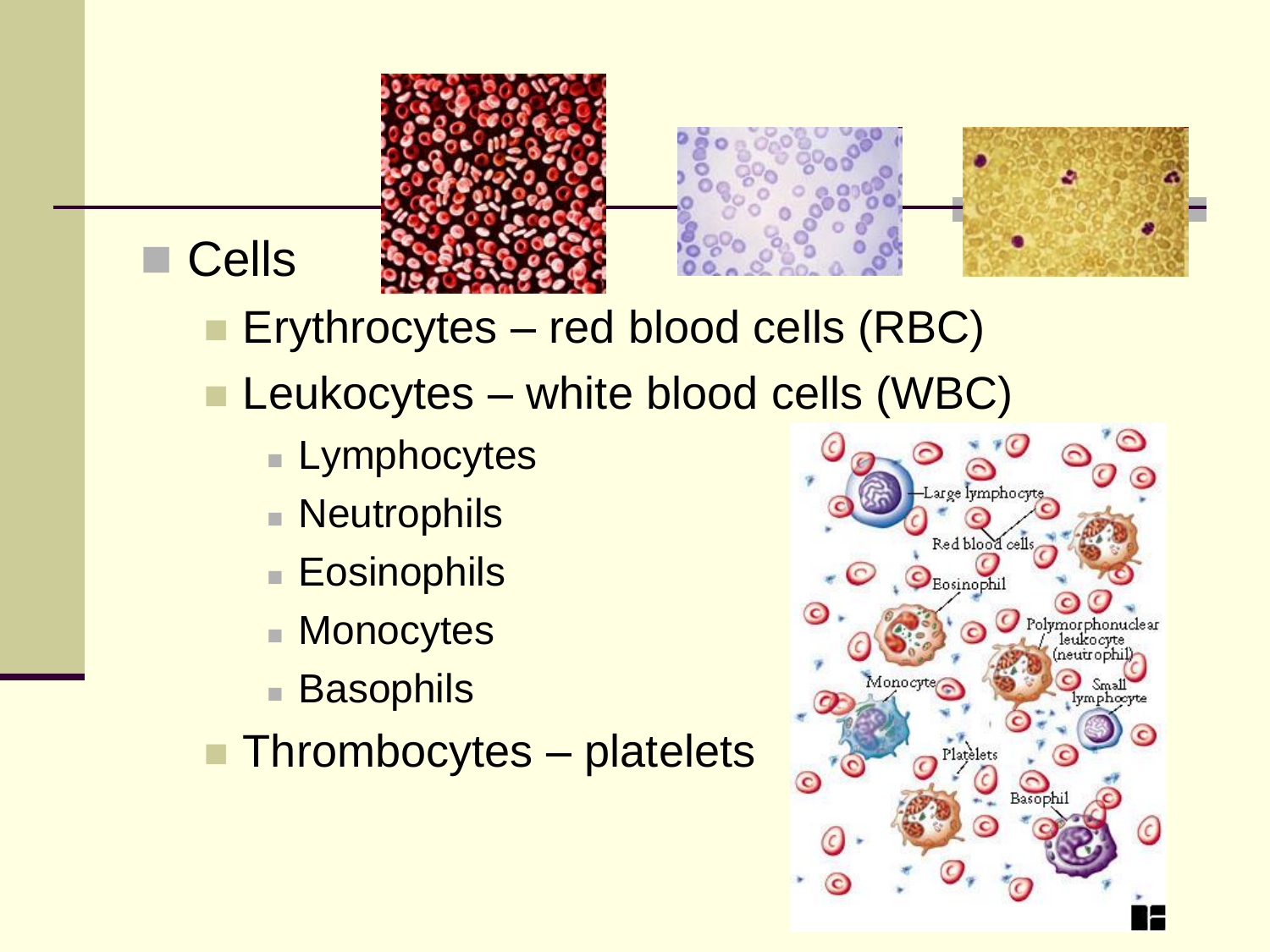## Blood Collection

- Drawn from vein
- **Tourniquet, thumb pressure**
- Needle and syringe
- Bleeding needle draining tube
- Bleeding needle vacuum tube
- Caution RBC hemolysis
- **Refrigeration**

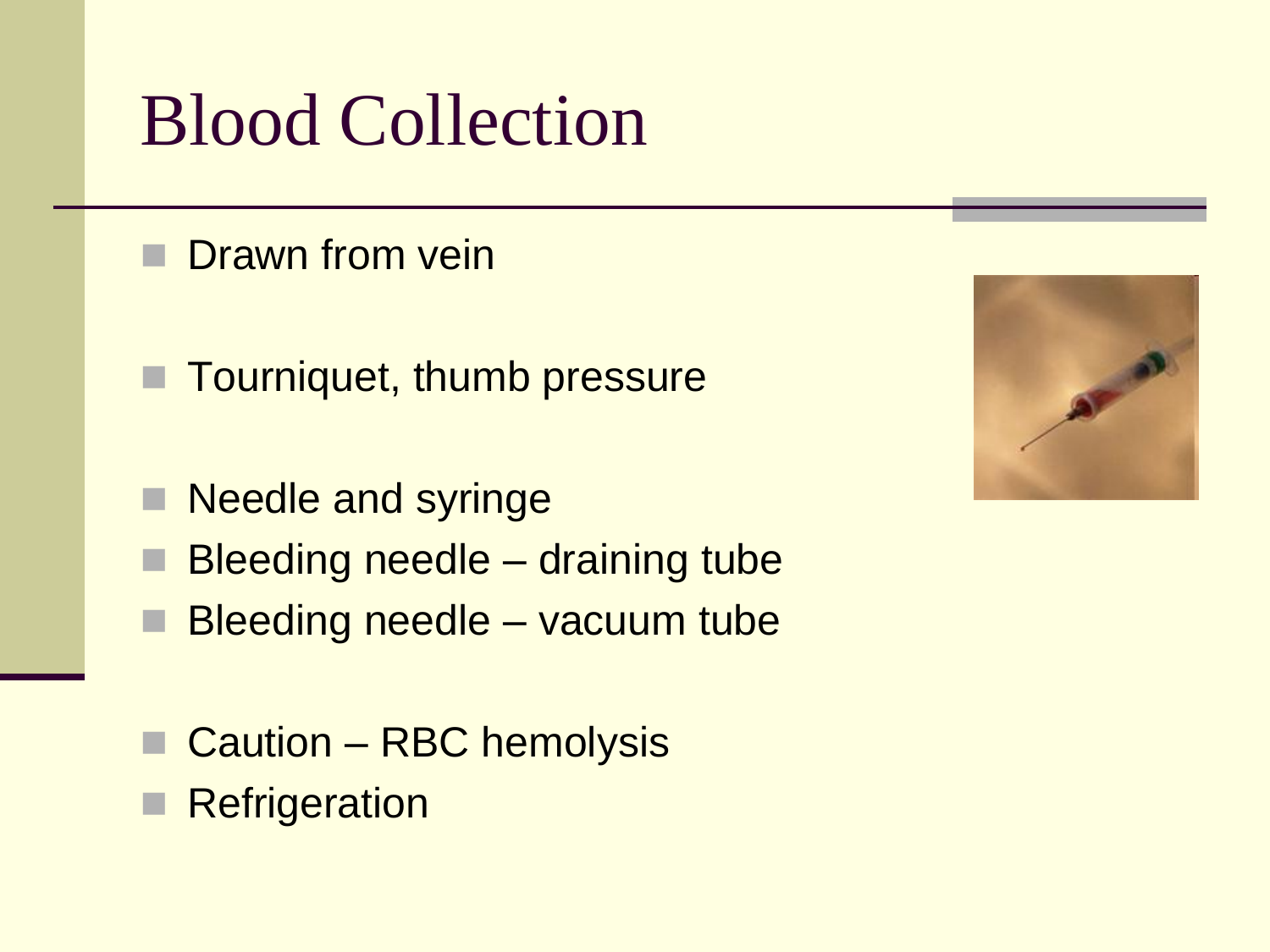#### Whole Blood

- Coagulates and blood separates
	- Clot (cells, fibrin) and serum (fluid)
	- **Heat enhances clotting**
	- **Centrifuge enhances separating**
	- Anticoagulant added and blood separates
		- **RBC, WBC (buffy coat), plasma**
		- **Centrifuge enhances separating**

#### **Anticoagulants**

- **Heparin**
- **Oxalate**
- **Citrate**
- **EDTA**

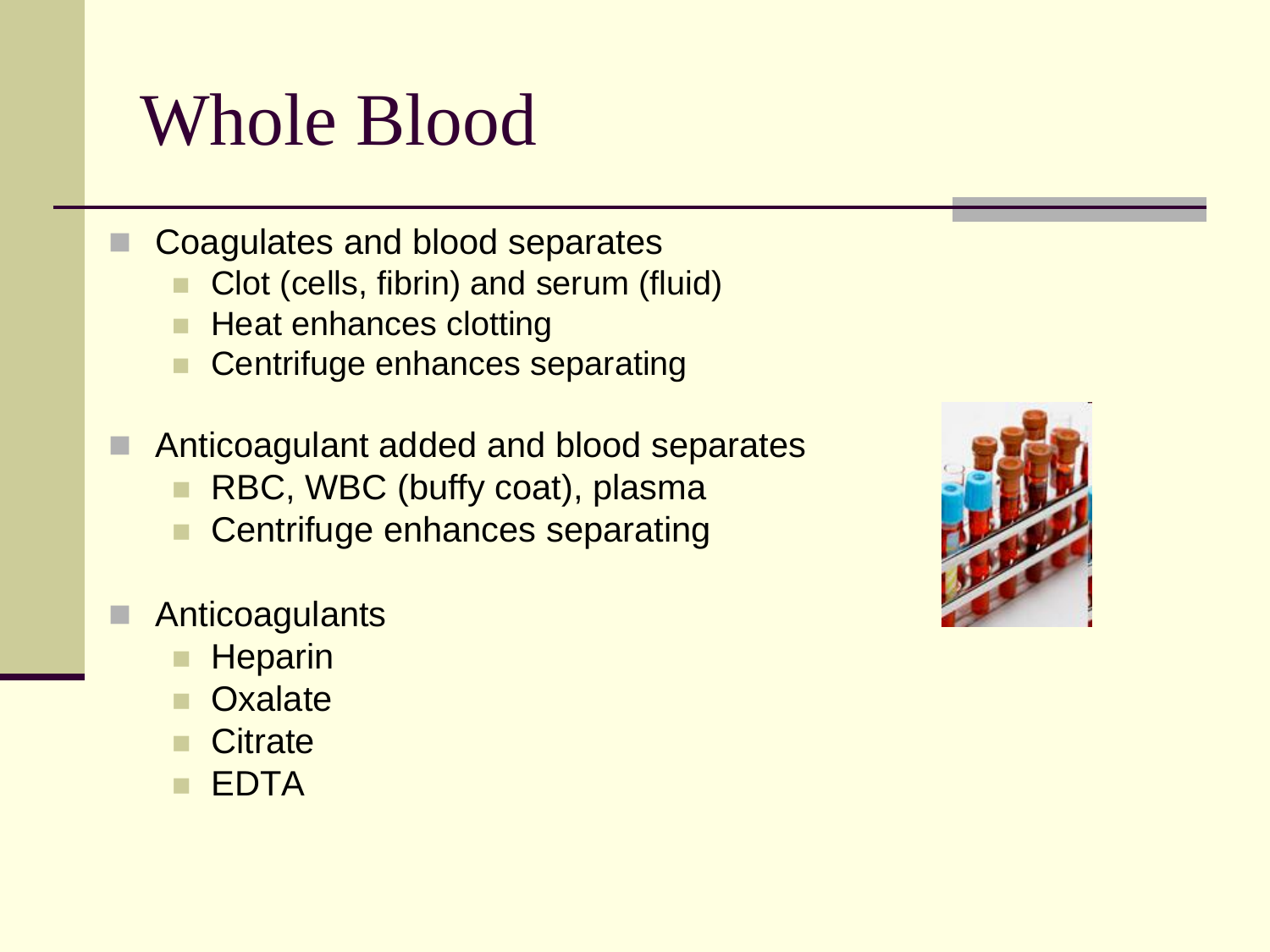#### Blood Tests

- **Within 15 minutes** 
	- **Microscopic wet blood smear on slide** 
		- Parasites
- Within 24 hours
	- **Microscopic blood in cell slide (CBC)** 
		- Cell counts per ml
			- RBC
			- WBC
			- Platelets
	- **Microscopic stained blood smear on slide** 
		- **NBC differential percentages**
		- **Parasites**

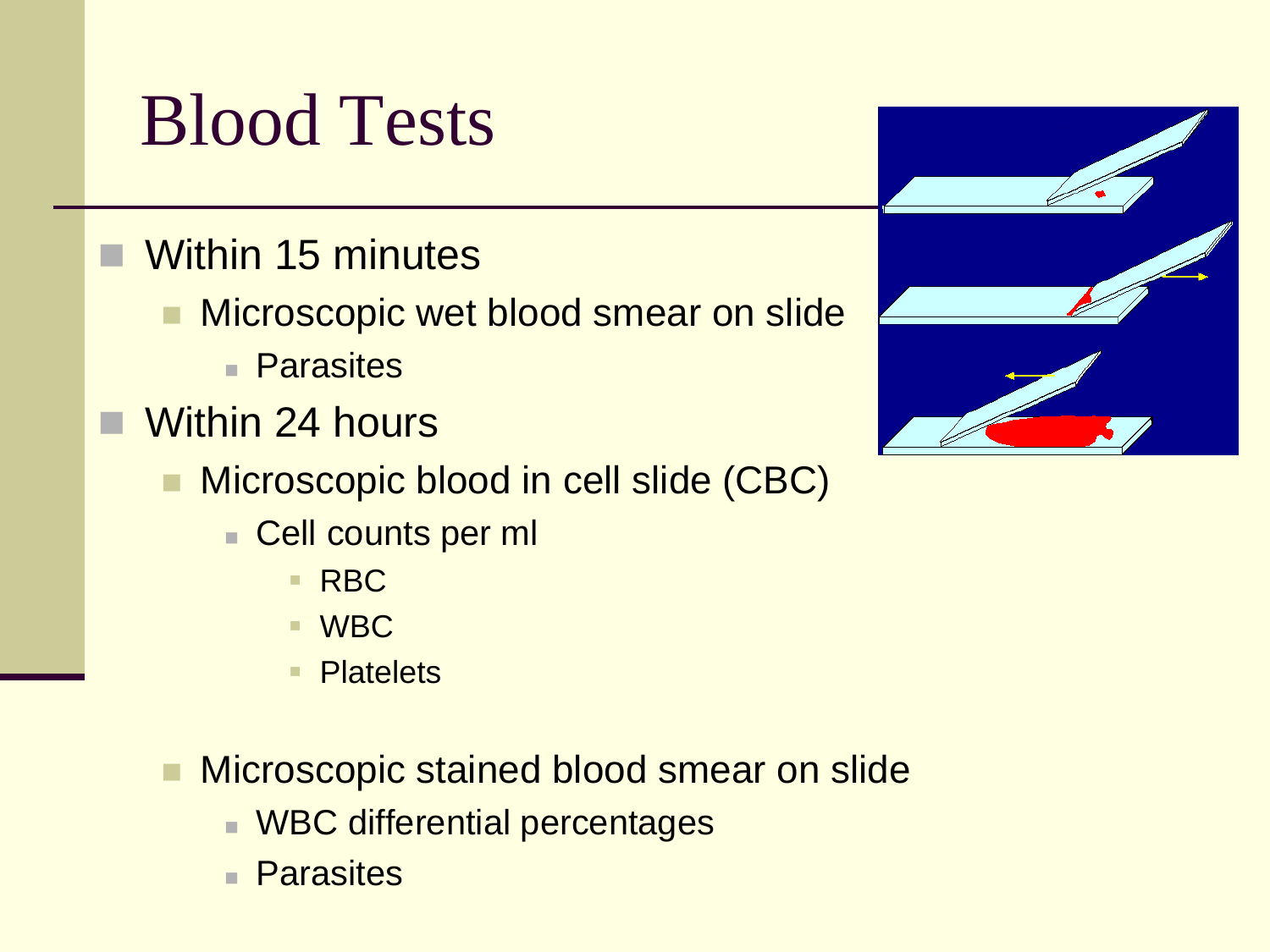#### **Tube RBC hematocrit (Ht)**

**Packed cell volume (PCV)** 



#### **Tube RBC sedimentation rate** Colorimeter hemoblobin (Hb)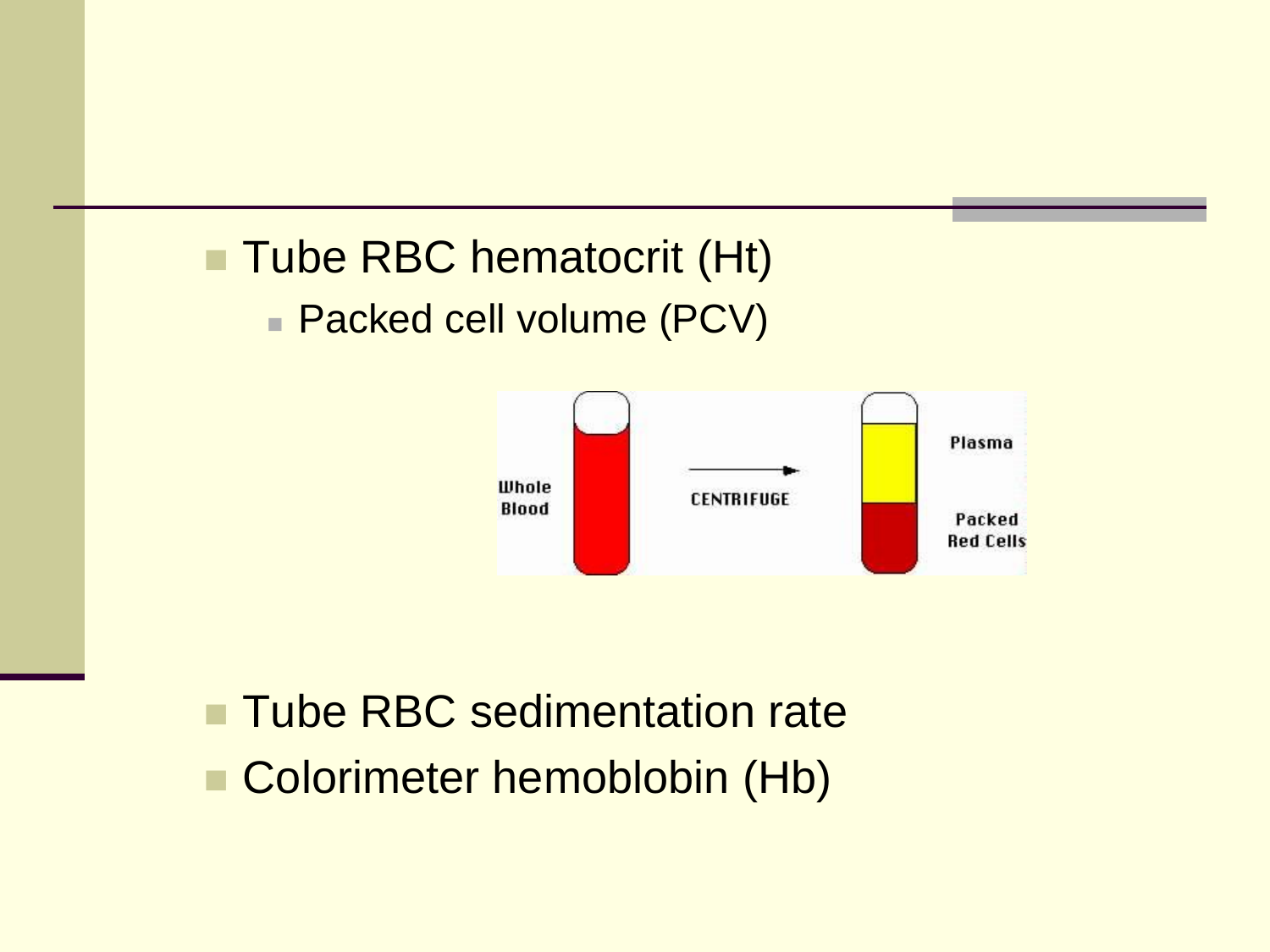# **Plasma – Serum Tests (Blood Chemistry, Metabolic, Culture)**

- **Protein**
- Glucose
- **Minerals**
- **Electrolytes**
- **Enzymes**
- **Antibodies**
- **Antigens**
- **Hormones**
- Toxins
- Infectious agents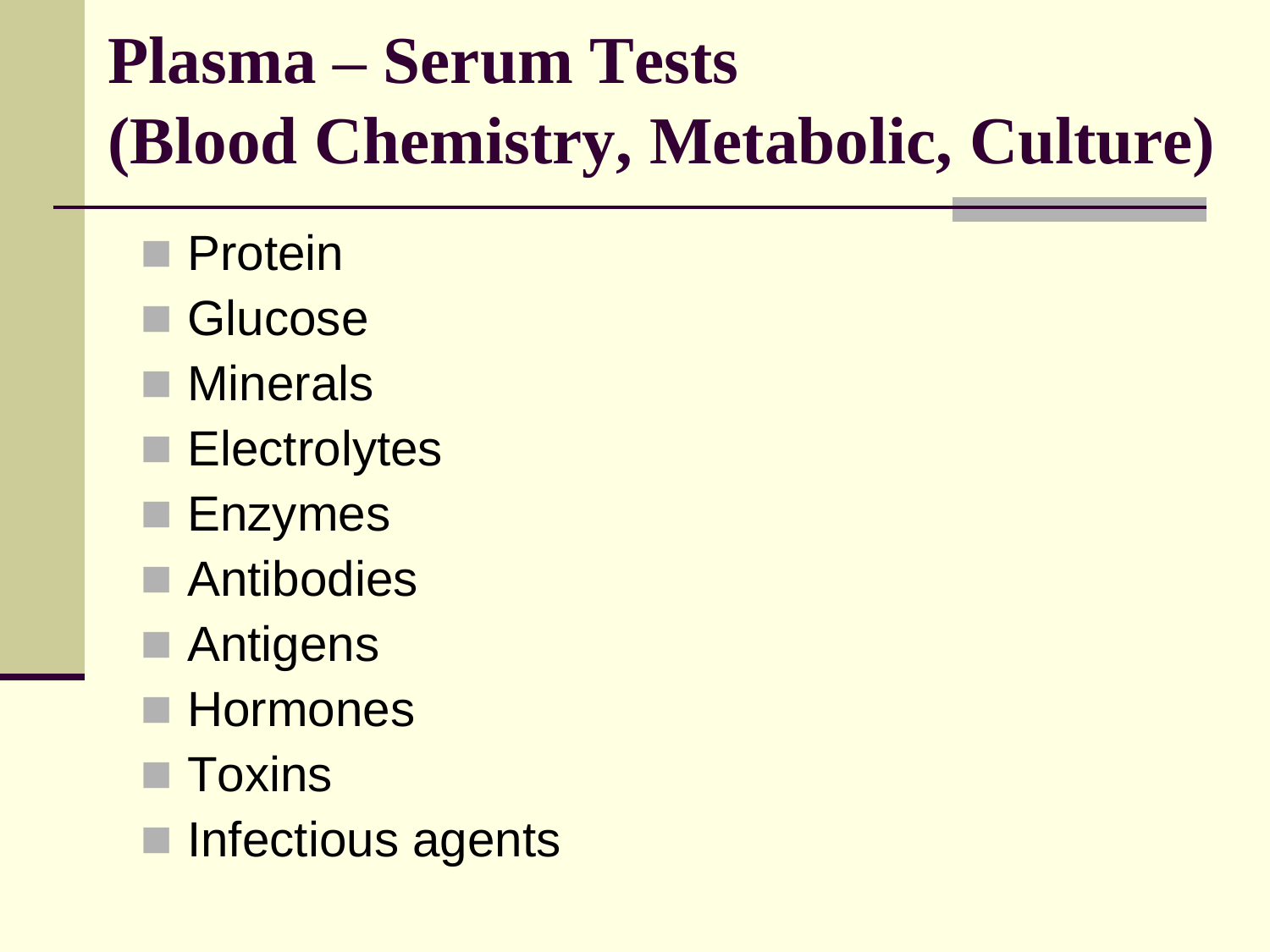# Objectives – Urine Examinations

- Discuss the importance of urinalysis in confirming a diagnosis
- Describe the steps for collecting urine from livestock and small animals
- Describe the steps in physical examinations of urine
- Describe chemical examination of urine
- Describe the steps in microscopic examination of urine
- Perform physical, chemical and microscopic examinations of urine under the supervision of a veterinarians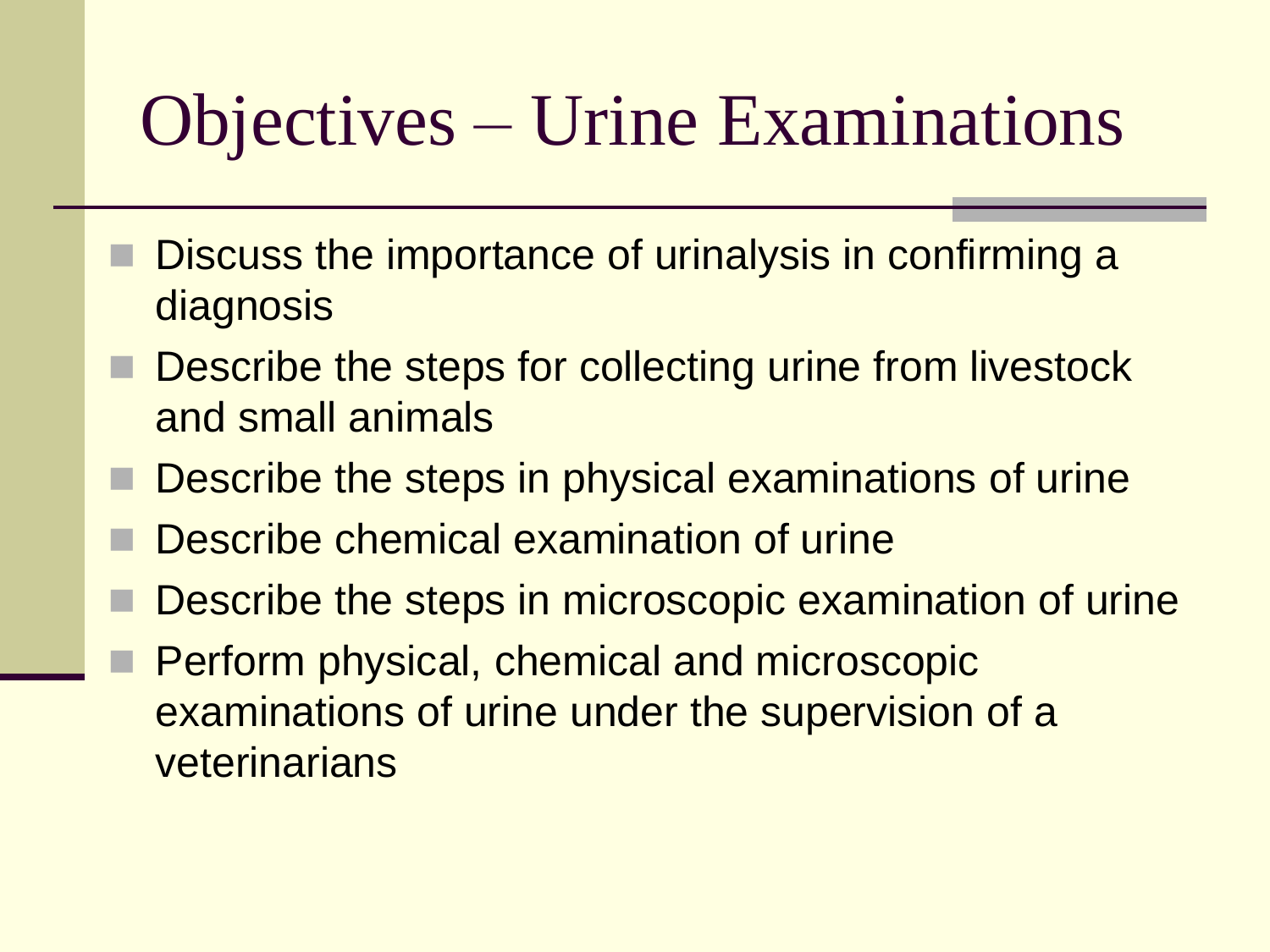#### Urine Examinations

- Collection
- **Physical examination**
- Chemical examination
- **Microscopic examination**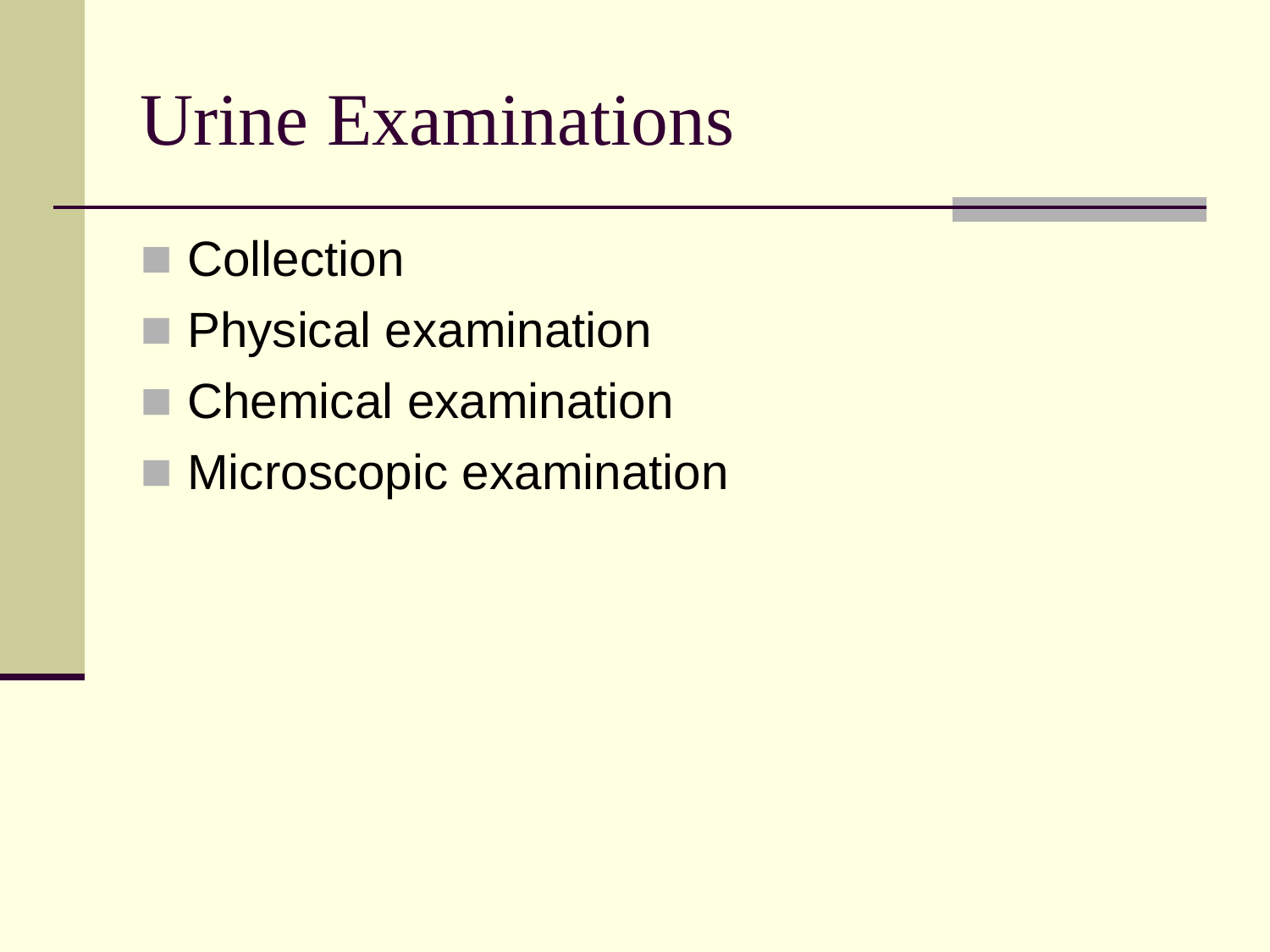# Methods of Collection

- Spontaneous micturition
- **Manual compression of bladder**
- Catheterization
- **Cystocentesis**



Catheterization on male dog



Cystocentesis on male dog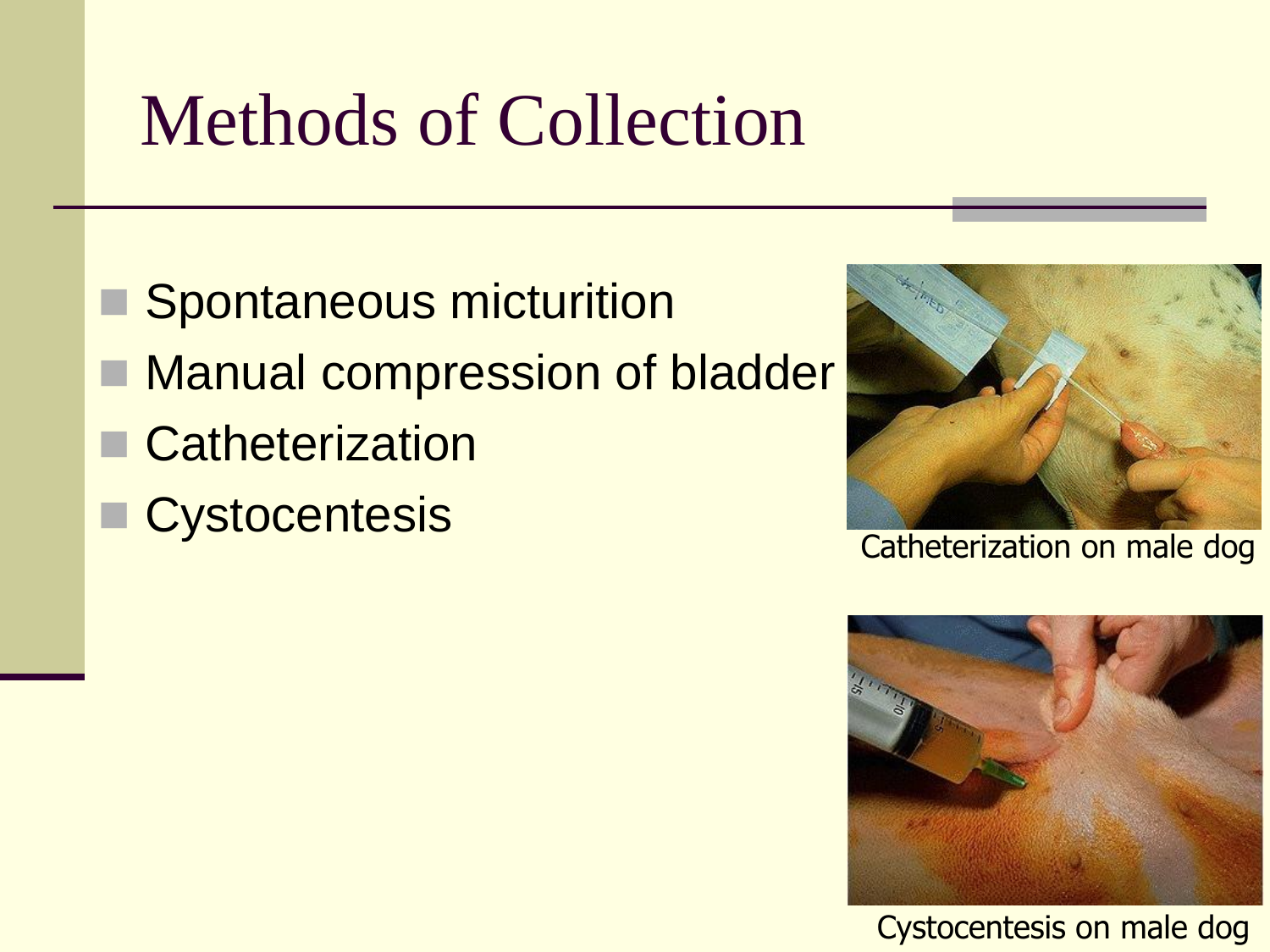## Physical Examination

- **Quantity**
- Specific gravity
	- **Refractometer**
	- **Urinometer**
- **Color** 
	- **E** Yellow to dark amber
	- Red (wine), brown (tea), or black (coffee)
- **Odor** 
	- **Nild to strong**
	- Sour or sweet
- **Consistency** 
	- Clear to cloudy
	- Flocculant or opaque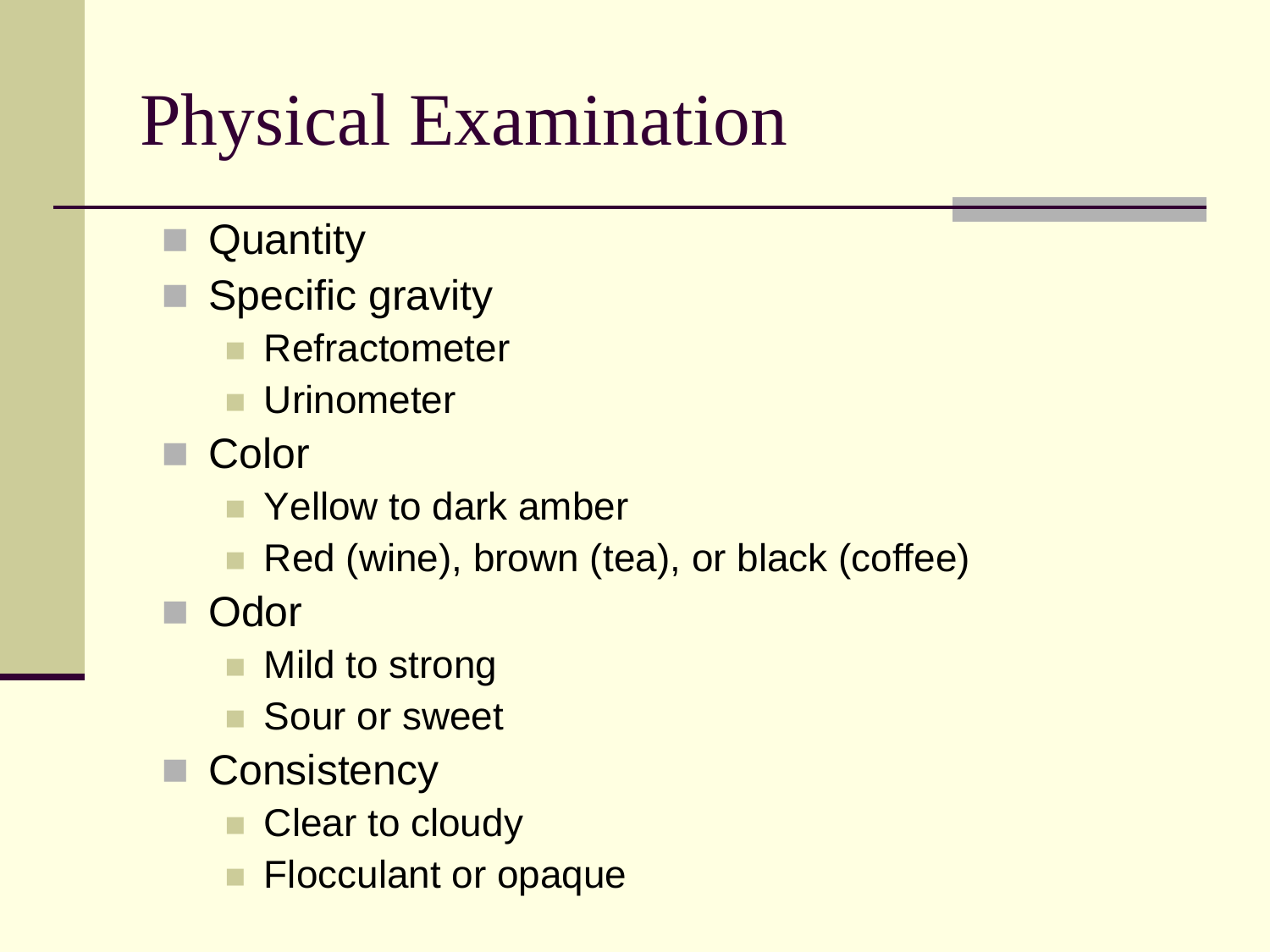## Chemical Examination

#### pH<sub>pH</sub>

- Dogs and cats (<7)
- Horses and ruminants (>7)
- **Albumin**
- Glucose
- **Bile**
- Acetone
- Calcium
- **Bilirubin**
- **Urobilinogen**

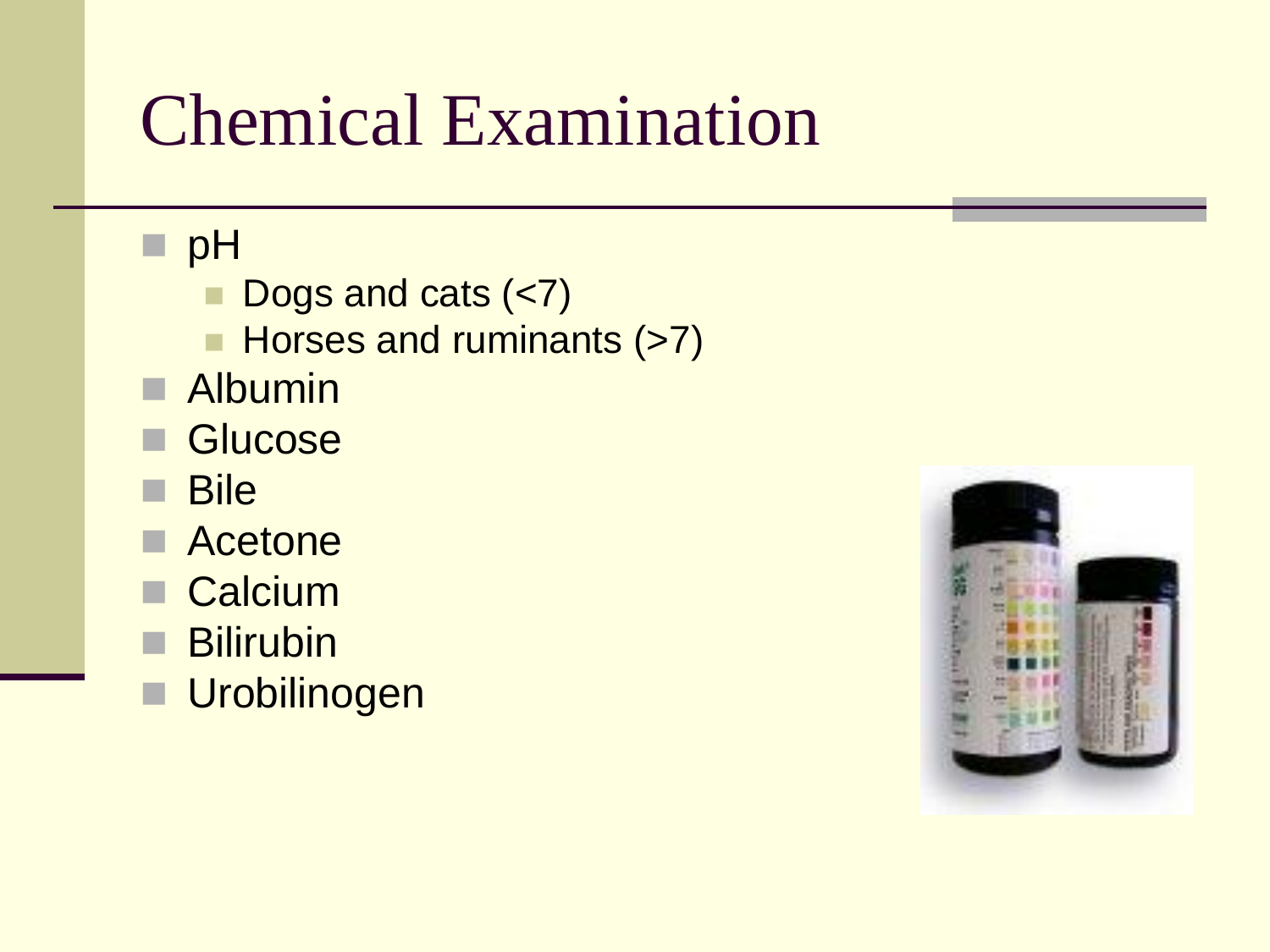# Microscopic Examination

- Stained slide (direct microscope) or non-stained slide (phase microscope)
	- **RBCs**
	- WBCs
	- **Microorganisms** 
		- Yeast, fungi, and bacteria
	- **Epithelial cells**







Epithelial Cells







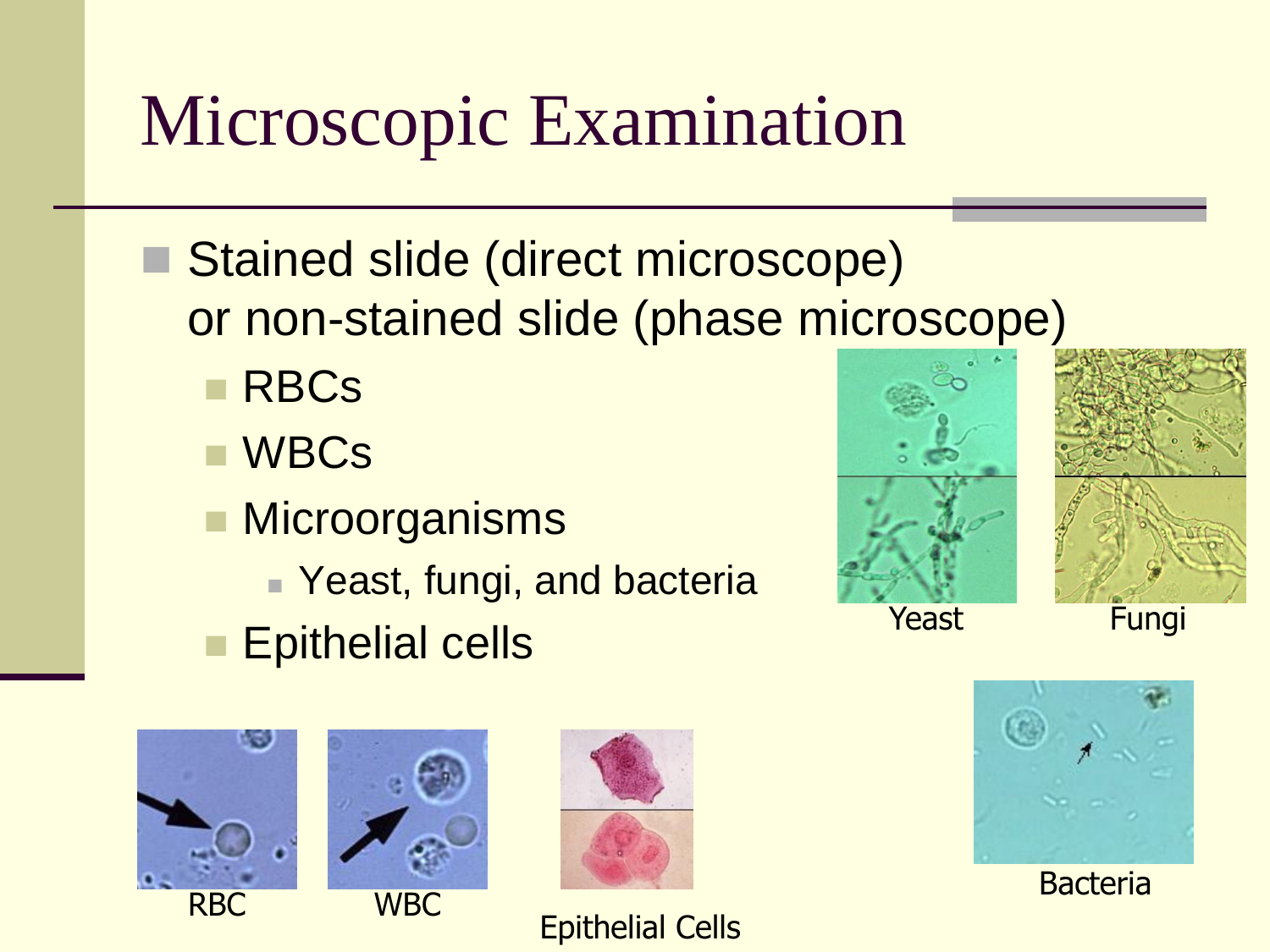**Fat globules Precipitated crystals Acidic Akaline** 



Fat Globules in Urine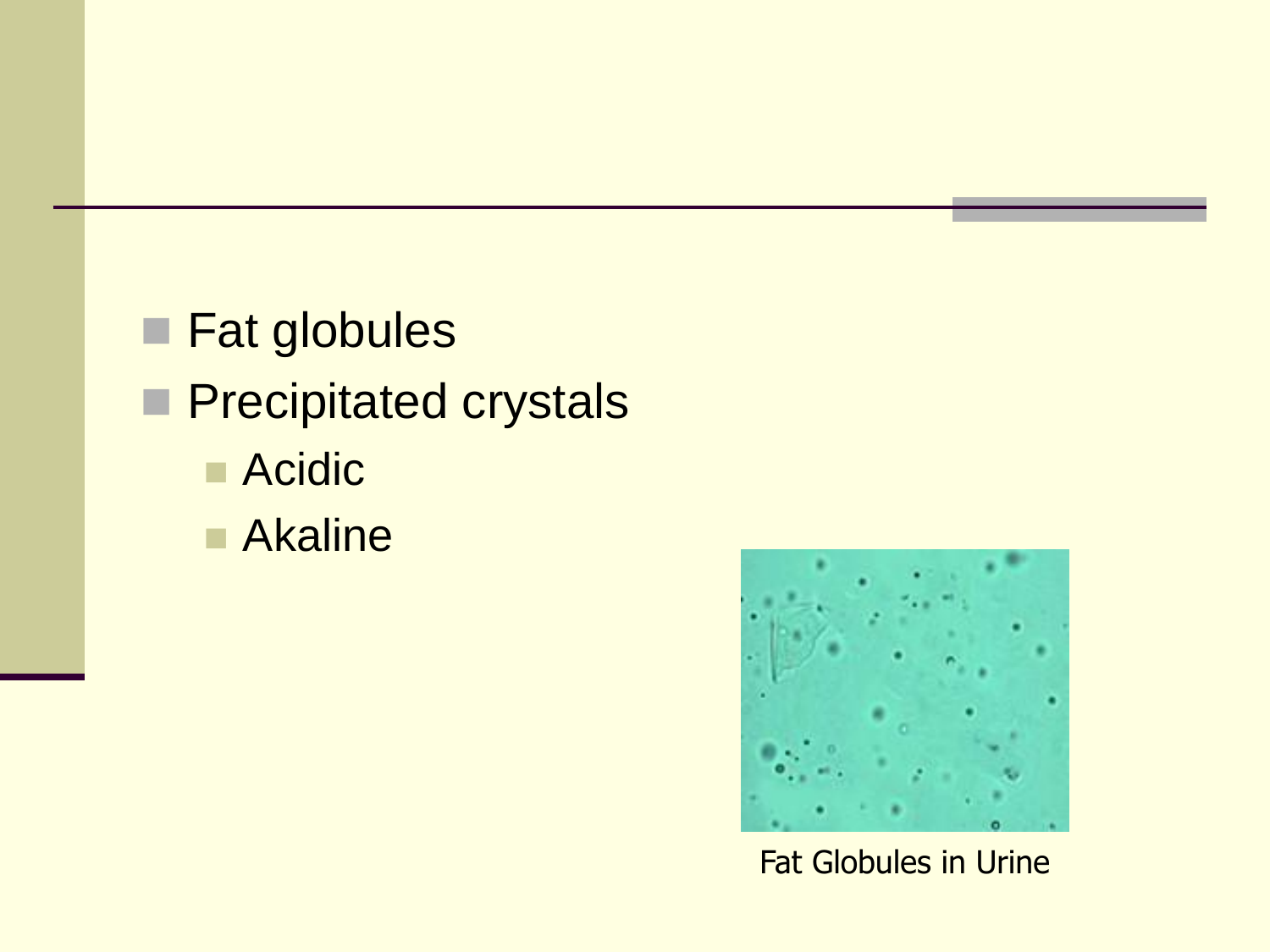## Acidic Crystals







**Calcium Oxalate Dihydrate Tryosine <b>Cystine Cystine Calcium Oxalate Amorphous** 



**Urates (Na, K, Mg, or Ca salts)**



**Sodium Urate <b>Construction Leucine Construction Uric Acid** 



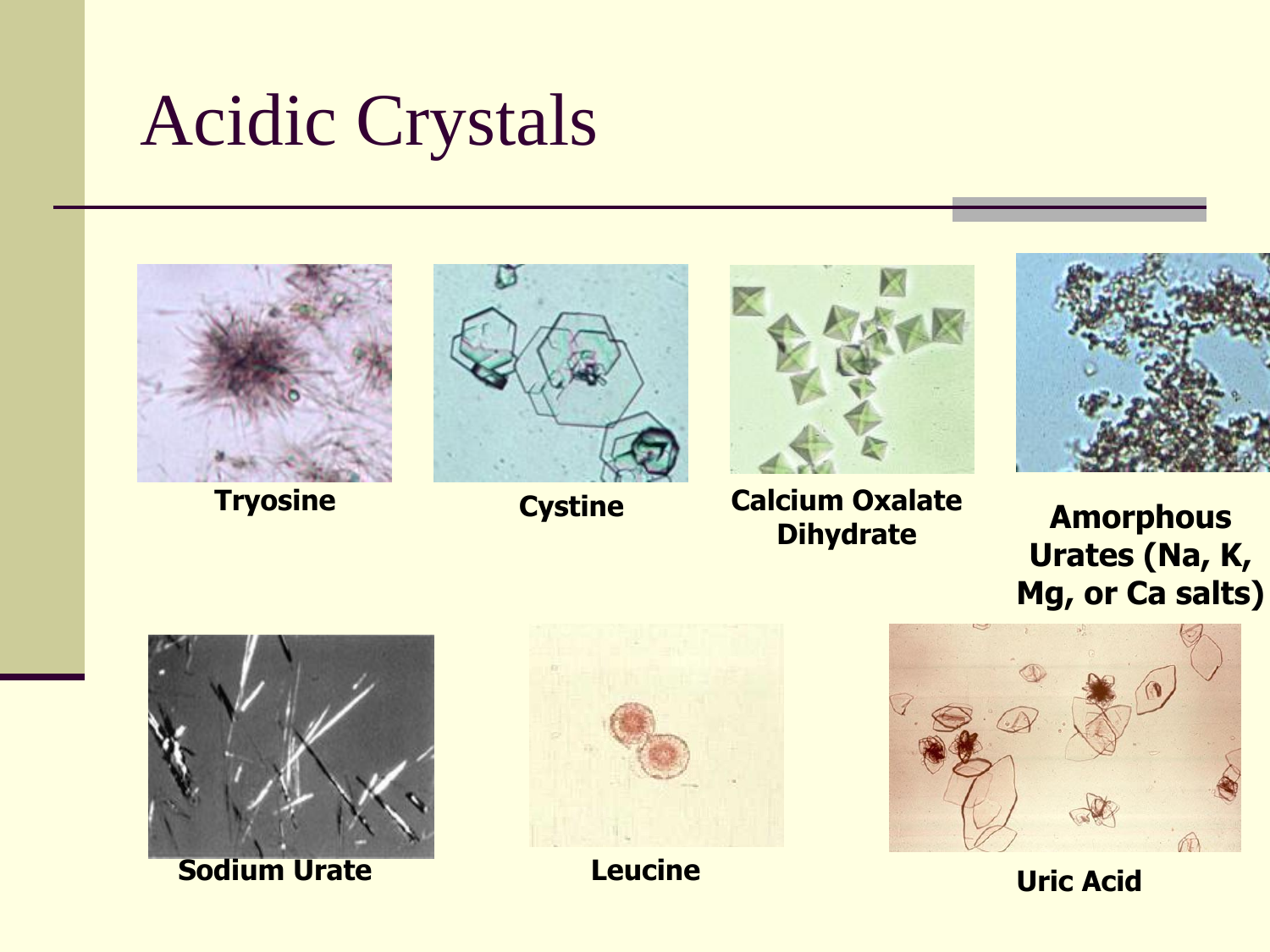### Alkaline Crystals



**Ammonium Biurate**



**Amorphous Phosphate**



**Calcium Carbonate**



**Dicalcium Phosphate**



#### **Triple phosphates (Struvite)**